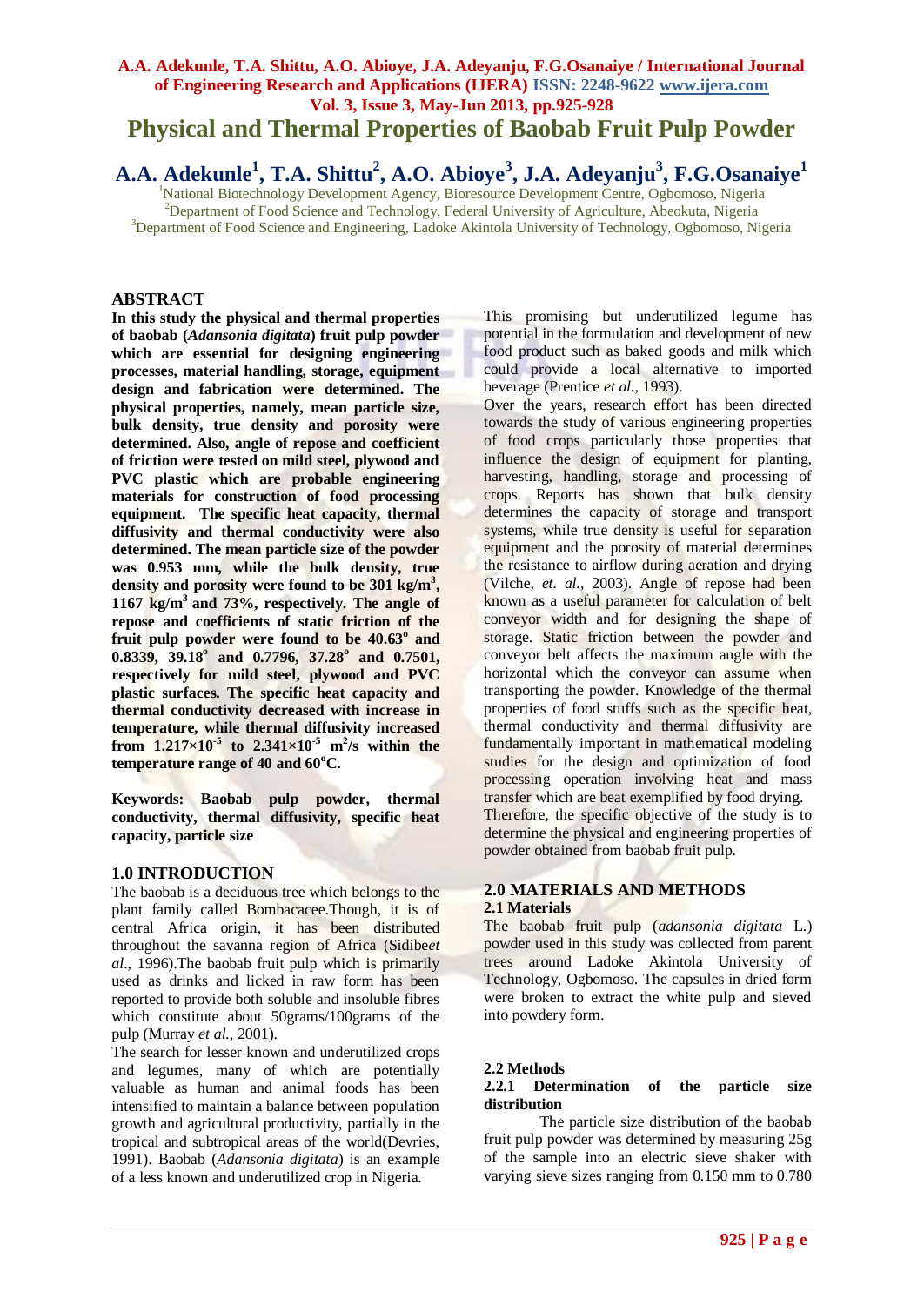#### **A.A. Adekunle, T.A. Shittu, A.O. Abioye, J.A. Adeyanju, F.G.Osanaiye / International Journal of Engineering Research and Applications (IJERA) ISSN: 2248-9622 www.ijera.com Vol. 3, Issue 3, May-Jun 2013, pp.925-928**

mm for 30min. The mass of the sample adsorbed by each sieve were weighed using an electronic weighing balance. The mean particle size of the baobab powder was calculated using the equation,

$$
Mp = \frac{\sum x_i \phi}{\sum \phi} \tag{1}
$$

where,  $M$ <sub>p</sub>is the mean particle size,  $X_i$  is the sieve size (mm) and  $\emptyset$  is the mass fraction

#### **2.2.2 Determination of the bulk, true density and porosity**

The method of mass-volume relationship by Fraser *et al.*(1978) was adopted in determining the bulk density of the baobab fruit pulp powder. The sample was filled in a cylinder of predetermined volume and was gently tapped against a flat surface to get the new volume.

The true density of the baobab fruit pulp powder was determined by water displacement technique (Dutta*et al*., 1988). The sample was weighed and lowered into measuring cylinder containing water such that the powderdid not float during immersion in the water. The volumetric water displacement was rapidly taken and thus recorded.

The density ratio was the quotient of mass density and bulk density and was expressed as percentage, while porosity was computed (Jain and Bal, 1997)

$$
P = \frac{\rho_t - \rho_b}{\rho_t} \tag{2}
$$

where, P is the porosity,  $\rho_t$  is the true density  $(g/cm<sup>3</sup>)$  and  $\rho_b$  is the bulk density  $(g/cm<sup>3</sup>)$ 

## **2.2.3 Determination of the angle of repose**

The angle of repose or the emptying angle was determined on different structural surfaces such as plywood, mild steel and PVC plastic using the method described by Maduako and Faborode (1990) with slight modification. A symmetrical reduction was made to the carton used to make 100 x 100 x 100mm<sup>3</sup> paper carton instead of the original 450 x 450 x 450mm<sup>3</sup> used byMaduako and Faborode (1990). The carton was filled with the baobab pulp powder, lifted up to a distance above such that the bottom of carton was left opened. The gradual lifting up of the carton continues until a conical heap was formed. The emptying angle was then calculated from;  $\tan \varnothing = \frac{2\pi h}{s}$  $\frac{nn}{s}$  (3)

where, h is the height of the heap (cm), S is the radius of the heap (cm),  $\emptyset$  is the angle of repose and  $\pi$  is 3.142.

## **2.2.4 Coefficient of friction determination**

The method of inclined plane apparatus described by Dutta*et al*. (1988) was used to determine the coefficient of static friction which was tested with respect to three structural materials, namely; plywood, mild steel and PVC plastic. The table was gently raised and the angle of inclination to the horizontal at which the sample starts to slide was read off from the protractor attached to the apparatus. The tangent of the angle was reported as the coefficient of static friction.

$$
C_f = \tan \phi \tag{4}
$$

where,  $C_f$  is the coefficient of friction and  $\boldsymbol{0}$  is the angle of inclination to the horizontal.

## **2.2.5 Determination of specific heat capacity**

The specific heat capacity of the baobab fruit pulp powder was determined in an adiabatic drop calorimeter using the method of mixtures described by McProud and Lund (1983). 5g of the baobab fruit pulp powder, tightly wrapped in a thin polythene foil was dropped in calorimeter containing water at three different equilibrated starting temperatures. The temperature of the water and sample were recorded over time. The data was used to plot the heat loss curve and the specific heat capacity was calculated from the heat balance equation;

$$
C_s = \frac{1}{M_s} \left[ M_w C_w \left( \frac{G_w}{G_s} \right) - M_c C_c \right] \tag{5}
$$

につき

where,  $C_w$  and  $C_c$  are the specific heat capacity of water and calorimeter respectively  $(kJ/kg<sup>o</sup>C)$ ;  $M_s$ ,  $M_w$  and  $M_c$  are the mass of sample, water and calorimeter, respectively (kg);  $G_w$  and  $G_s$ are the slopes of cooling for water and sample, respectively  $(^{\circ}C/s)$ 

## **2.2.6 Determination of thermal diffusivity**

The temperature history of the baobab fruit pulp powder was determined by using three different probes. Each probe was connected by Ktype thermocouple wires to a digital multimeter(AldaAvd 890C<sup>-1</sup>JENWAY, England). Each probe was fixed at different points, one being at the surface of the calorimeter, one being at the centre of the powder while the other measures the temperature of the water. The calorimeter (with the food powder) was placed in hot water at  $30^{\circ}$ C with a digital multimeter used to monitor the heating medium temperature via a probe and thermocouple wire at 4 min interval until the temperature of the water reached the desired temperature (Dickerson, 1965).

The thermal diffusivity was calculated using the equation;

$$
D_t = \frac{Mr^2}{4(T_j - T_s)}
$$
(6)

where,  $D_t$  is the thermal diffusivity(m<sup>2</sup>/sec), M, is the slope of  $T_0$  against time i.e slope of heat curve ( $^{\circ}$ C/sec), r is the radius of container, T<sub>j</sub> is the temperature of the surface at any time t,  $^{\circ}C$  and  $T_s$  is the temperature at the center of the food at time t,  $^{\circ}C$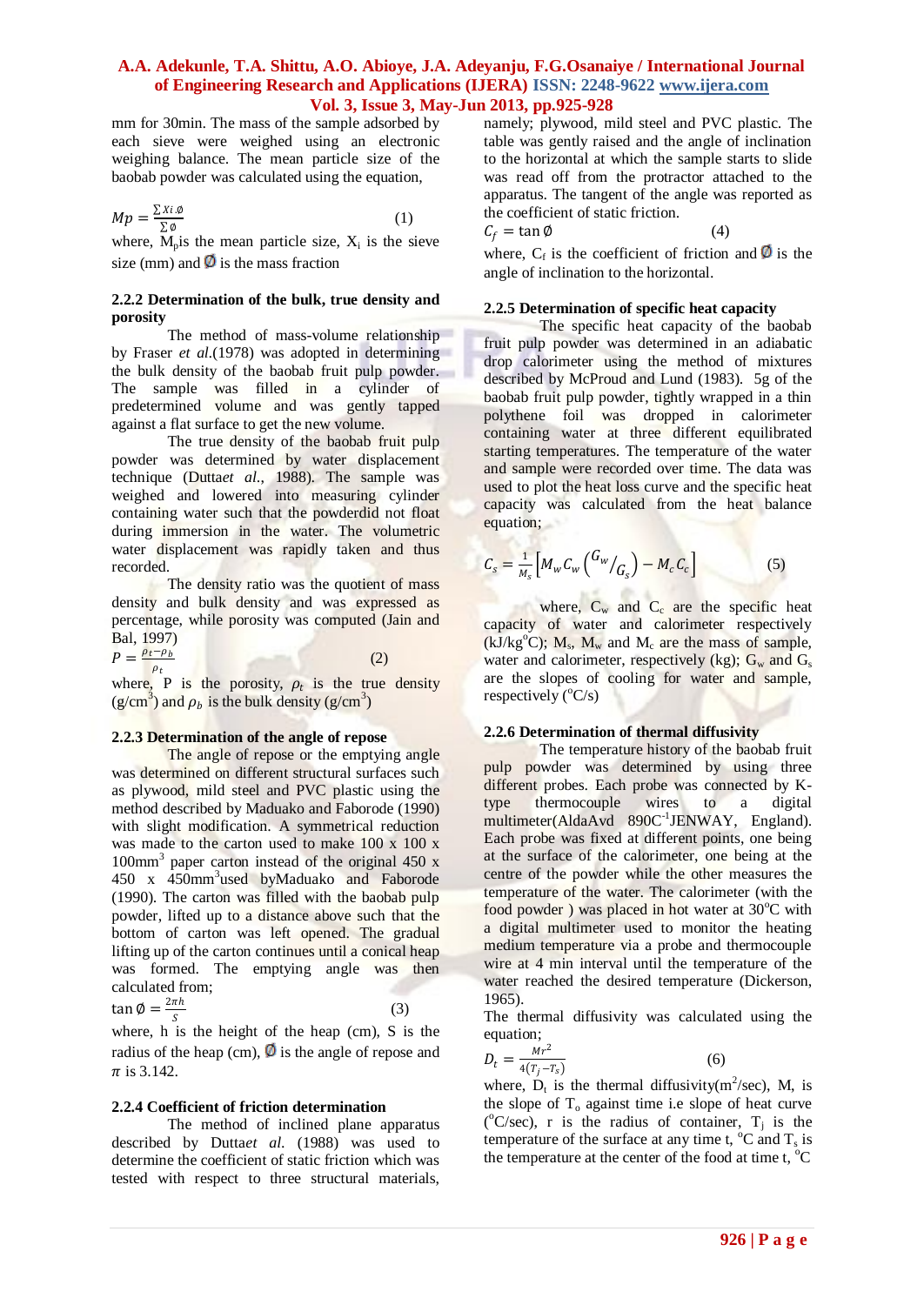## **A.A. Adekunle, T.A. Shittu, A.O. Abioye, J.A. Adeyanju, F.G.Osanaiye / International Journal of Engineering Research and Applications (IJERA) ISSN: 2248-9622 www.ijera.com Vol. 3, Issue 3, May-Jun 2013, pp.925-928**

## **2.2.7 Determination of thermal conductivity**

The thermal conductivity of the baobab pulp powder was determined using the line heat source techniqueas described by Nithatkusol (1998). The probe was made of a stainless steel needle used to house ni-chrome wire as a heater wire and thermocouple. The cylindrical sample holder was made of acrylic with adiameter of 50 mm and height of 95 mm. The probe was then inserted longitudinally into sample that was filled in the sample holder. The sample was equilibrated to the desired temperature by a water bath. Then a current was applied and time-temperature data was recorded. Thermal conductivity was calculated using. s.

 $k = \frac{Q \ln \binom{t_2}{t_1}}{4 - (T - T)}$  $4\pi (T_2-T_1)$ 

(7)

where k is thermal conductivity  $(W/m^{\circ}C)$ , Q is heatinput per unit length of the line heat source (W/m), T is temperature  $({}^{o}C)$  and t is time (s).

## **3.0 RESULTS AND DISCUSSION**

Particle size is one of the most important physical properties which affect the flowability of powders. It is generally considered that powders with particle sizes larger than 200 µm are free flowing, while fine powders are subject to cohesion and their flowability is more difficult. The experiment (Table 1) revealed that the particle sizes of the baobab fruit pulp powder are larger than 200 µm. Thus, the baobab pulp powder exhibited a free flowing pattern. The true density and bulk density (Table 1) of the baobab fruit pulp powder at the moisture content 11.1% were found to be 1167 and 301 kg/m<sup>3</sup> , respectively. The knowledge of the density can be used to design a separation and transportation technique for the powder. A similar higher true density was reported by Teunou*et al.*  (1999) for various food powders such as flour, tea, milk and whey. The value of the true density of the baobab fruit pulp powder was observed to be higher than the value reported for milk powder while it was found to be lower than the values reported for flour, tea and whey. Since density is the ratio of mass to volume, it means that the rate at which water is absorbed in baobab powder is lesser in milk and higher in flour, tea and whey.The bulk density was found to have a lesser value than those values reported for various food powders by Teunou*et al.*  (1999). The porosity was calculated from the relationship between the true density and the bulk density and it was found to be 73%.

The dynamic angle of repose (Table 1) of the baobab fruit pulp powder was tested on three different surfaces, such as, mildsteel, plywood and plastic. It was observed in the experiment that there was a free flow of the baobab fruit pulp powder on mildsteel compared to the other two surfaces used in the experiment. The high value exhibited on mild steel is being supported by the fact that fine particles or powder has high angle of repose. It is thus pertinent to note that the dynamic angle of repose on the baobab fruit pulp powder is lower due to its surface area than  $45^\circ$ ,  $46^\circ$ ,  $47^\circ$  and  $52^\circ$  reported for skim-milk, whey permeate, tea and flour (Teunou*et al.,* 1999).The static coefficients of friction for the powder at the moisture content of 11.1% (d.b) as shown in Table 1 were found to be 0.7501, 0.7796 and 0.8339 for plastic, plywood and mildsteel surfaces, respectively. The coefficient of friction was highest on mildsteel and lowest on plastic. The highest value obtained for mildsteel can be attributed to the surface of the mildsteel, therefore offering a higher resistance.

The specific heat capacity of the baobab fruit pulp powder between the temperature of 40 and  $60^{\circ}$ C was found to range from  $0.34$  and  $1.55$  J/gK, respectively. Corresponding value of cereal flour using the differential scanning calorimeter was found to be higher than the experimental value for baobab fruit pulp powder (GonulKaletunc, 2007). It was observed from the experiment that the specific heat capacity of baobab fruit pulp powder followed a decreasing trend with increase in temperature. This implies that the quantity of heat required toraise the temperature of 1g of baobab powder decreases as temperature increase. The decrease in the trend suggest that there may be alterations in the structure of the food materials upon mixing with water which led to decrease in the specific heat. This is true because most food processing operations usually involve heat transfer to and from the material. This heat transfer between the material and its surroundings can result in an increase or decrease in temperature and/or phase changes. Thus, specific heat capacity of food material being processed changes as function of temperature.

Thermal diffusivity quantifies a material's ability to conduct heat relative to its ability to store heat. The thermal diffusivity at each varied temperature of the baobab fruit pulp was found to range from 1.217 x  $10^{-5}$  to 2.341 x  $10^{-5}$  m<sup>2</sup>/s, respectively. The result shows that thermal diffusivity is another property that changes with temperature. Corresponding value of defatted soy flour (Wallapapam, 1984) was found to range between  $6.5 \times 10^{-8}$  to 13.1 x  $10^{-8}$  m<sup>2</sup>/s, respectively. It was observed that the thermal diffusivity of the baobab fruit pulp powder increased as the temperature of the baobab fruit pulp powder also increased and it was found to diffuse faster as temperature increases than the values reported by Wallapapam (1984) for soy flour. The thermal conductivity of the baobab fruit pulp powder between the temperature range of 40 and  $60^{\circ}$ C were found to range between 5.68 and 2.40  $Wm^{-1}K^{-1}$ , respectively. It was observed that the sample shows a decreasing trend with increase in temperature. The decreasing trend in the thermal conductivity of the baobab pulp powder may be affected by the